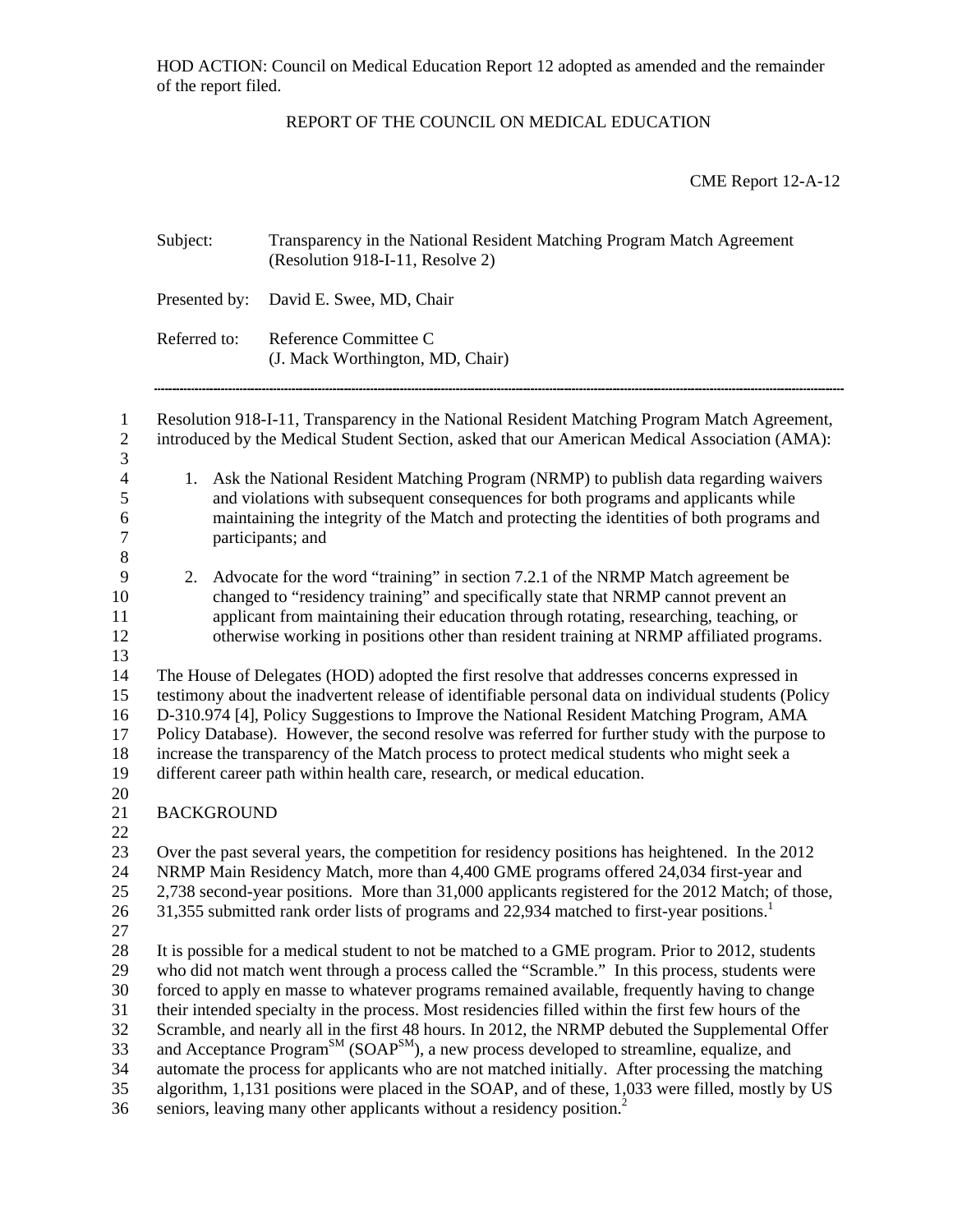The NRMP has established principles and policies to guide participants (sponsoring institutions, residency programs, medical schools, and applicants) through the Match application and rank ordering process. SOAP will be covered by the same NRMP policies. 1 2 3 4 5 6 7 8 9 10 11 12 13 14 15 16 17 18 19 20 21 22 23 24 25 26 27 28 29 30 31 32 33 34 35 36 37 38 39 40 41 42 43 44 45 46 47 48 49 NRMP MATCH AGREEMENT All applicants to GME residency positions and sponsoring institutions that register for any programs in the Matching Program must sign a binding agreement with the NRMP.<sup>3</sup> The NRMP is responsible for monitoring compliance and adherence to the NRMP agreements and its policies. When registering for the Match, all participants must agree to conduct their match-related affairs in a manner consistent with those policies. The agreement has strict terms and conditions, and failure of a Match participant to comply with one or more of the policies is referred to as a "Match violation." The NRMP's Policy and Procedures for the Reporting, Investigation, and Disposition of Violations of NRMP Agreements governs the NRMP's handling of Match violations.<sup>4</sup> *Match Violations*  Some match violations are committed with full awareness that the action is a violation. However, in many cases the violation occurs because the participants are unaware of what constitutes a violation of the Match Participation Agreement. Section 8.2 (formerly 7.2.1) of the Agreement holds participants responsible for being informed about Match violations. Examples of Match violations cited on the NRMP website that can occur before the Match include: "A program accepts and signs an agreement with a senior student in a US allopathic medical school before Match Day. An applicant requests a contract before the announcement of Match results. An applicant commits to a concurrent year training position outside the NRMP Match and does not withdraw from the NRMP Match. (This includes an applicant who matches to a concurrent year PGY-1 position in another match that precedes the NRMP Match.) A program director guarantees an applicant that he/she will rank the applicant within the program's quota, but only if the applicant will rank the program first on his or her rank order list. An applicant guarantees a program director that he/she will rank the program first on his or her rank order list, but only if the program director will rank the applicant within the program's quota."5 Examples of violations cited on the NRMP website that could occur during Match week include: • "An unmatched applicant contacts a program to seek a position before 2:00 p.m. eastern time on Monday of Match Week, or uses a method other than ERAS to apply to programs. A program director, anticipating that the program will not fill all of its positions, contacts a student affairs dean prior to 2:00 p.m. eastern time on Monday of Match Week to find out which students did not match. A student affairs dean consults with the directors of unfilled programs, faculty, and/or other colleagues about possible openings before the beginning of the Match Week Supplemental Offer and Acceptance Program (SOAP). A student affairs dean consults with students about their match status prior to the release of applicants' Match results at 12:00 noon on Monday of Match Week.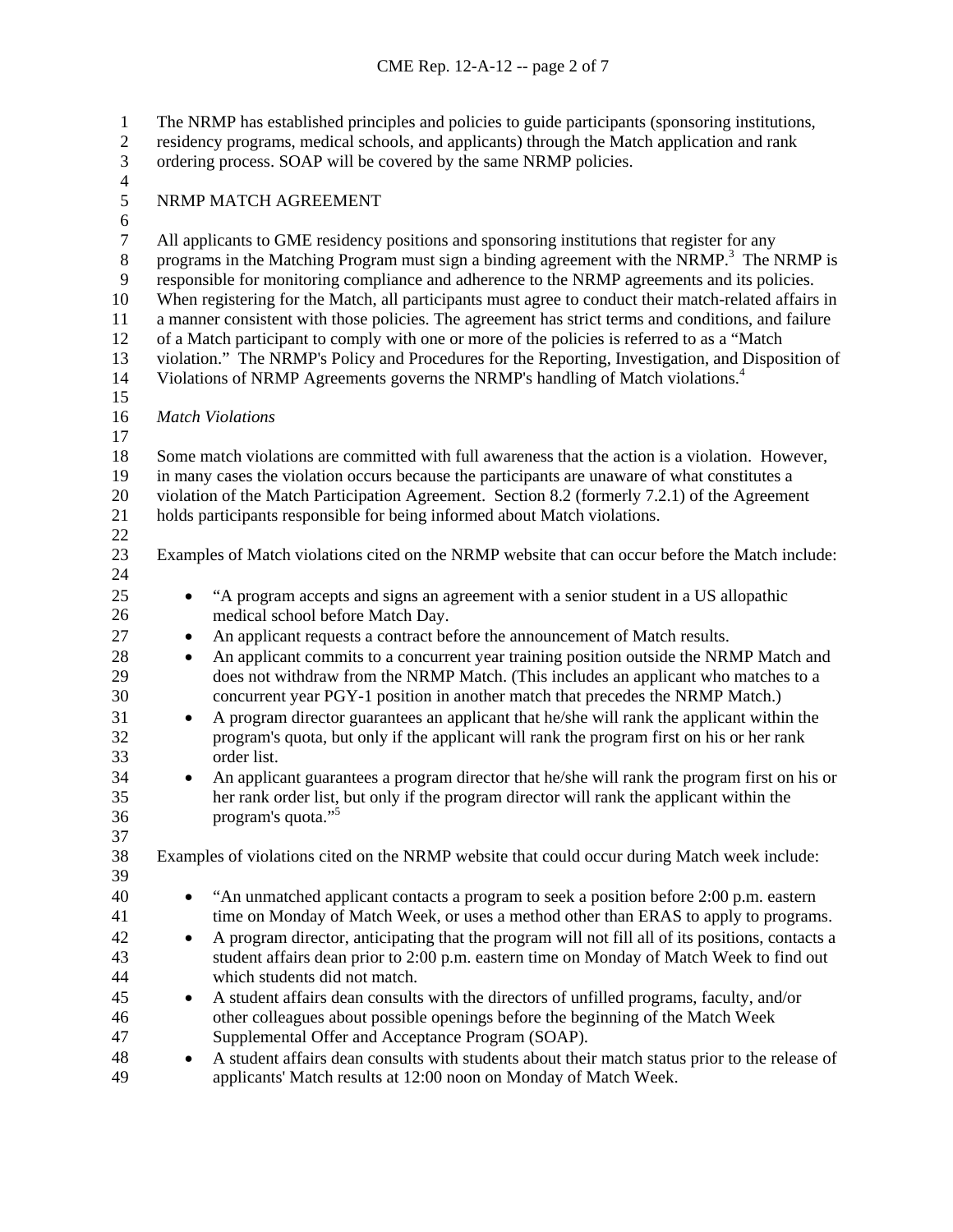| $\mathbf{1}$<br>$\overline{c}$     | An applicant or program distributes or posts proprietary match information to a website or<br>$\bullet$<br>non-NRMP-related matching service." <sup>5</sup>                                                                                                                                                    |  |  |
|------------------------------------|----------------------------------------------------------------------------------------------------------------------------------------------------------------------------------------------------------------------------------------------------------------------------------------------------------------|--|--|
| 3<br>$\overline{\mathcal{L}}$<br>5 | Examples of not honoring the results of the Match cited on the NRMP website include:                                                                                                                                                                                                                           |  |  |
| 6<br>$\tau$                        | "An applicant who matched to a position or who accepted a position during SOAP decides<br>٠<br>not to honor the binding commitment and does not seek a waiver from the NRMP.                                                                                                                                   |  |  |
| 8<br>9                             | An applicant who matched to a position or who accepted a position during SOAP accepts a<br>٠<br>concurrent year position in another program.                                                                                                                                                                   |  |  |
| 10<br>11                           | An institution adds new appointment requirements that were not communicated to<br>$\bullet$<br>applicants prior to the rank order list deadline or during SOAP.                                                                                                                                                |  |  |
| 12<br>13<br>14                     | A program director interviews an applicant who matched to or accepted a concurrent year<br>٠<br>position in another program and who has not obtained a waiver from the NRMP.<br>A program director approaches an applicant who has a concurrent year binding<br>$\bullet$                                      |  |  |
| 15<br>16                           | commitment to explore the possibility of having the applicant switch programs.<br>A program decides not to honor its binding commitment to an applicant who matched to or<br>$\bullet$                                                                                                                         |  |  |
| 17<br>18                           | accepted a position during SOAP and who satisfies all the appointment requirements.<br>A program involved in a waiver investigation fills the position prior to the NRMP<br>٠                                                                                                                                  |  |  |
| 19<br>20                           | approving the waiver request.<br>A program offers a position to an applicant whose waiver request was denied, and training<br>٠                                                                                                                                                                                |  |  |
| 21<br>22<br>23                     | commences during the applicant's one-year prohibition from accepting or starting a<br>position in any program sponsored by an NRMP match-participating institution." <sup>5</sup>                                                                                                                              |  |  |
| 24<br>25<br>26                     | The examples of Match violations noted are not all-inclusive. The NRMP maintains the authority<br>to answer questions and provide clarifications about Match violations.                                                                                                                                       |  |  |
| 27<br>28                           | The consequences of Match violations can result in:                                                                                                                                                                                                                                                            |  |  |
| 29<br>30<br>31                     | "An applicant being pressured by a program director to reveal the program's place on the<br>٠<br>applicant's rank order list or to identify the names of other programs with which the<br>applicant has interviewed.                                                                                           |  |  |
| 32<br>33                           | A program director being notified that a matched applicant will be a no show and finding<br>٠<br>that no other suitable candidates are available.                                                                                                                                                              |  |  |
| 34<br>35                           | An IMG being pressured by (or pressuring) a program director to sign a contract before<br>Match Day.                                                                                                                                                                                                           |  |  |
| 36<br>37                           | A student affairs dean counseling an unmatched student who believed a program director's<br>promise that he/she would be ranked first.                                                                                                                                                                         |  |  |
| 38<br>39<br>40                     | A matched applicant who could have matched to a more preferred program because that<br>٠<br>program now has an open position because another applicant was a no show." <sup>5</sup>                                                                                                                            |  |  |
| 41<br>42                           | Waiver                                                                                                                                                                                                                                                                                                         |  |  |
| 43<br>44<br>45                     | The Match Participation Agreement stipulates that programs and applicants can receive a waiver<br>from their commitments when there is a serious and extreme hardship. The NRMP defines serious<br>and extreme hardship as the occurrence of a highly unusual, unexpected, and unpredictable                   |  |  |
| 46<br>47                           | situation or circumstance that renders the fulfillment of the Match obligation impossible or would<br>result in irreparable harm to any one of the committed Match participants. Examples of serious and                                                                                                       |  |  |
| 48<br>49<br>50                     | extreme hardship include an applicant who failed to graduate on time; the closing of a program or<br>institution; the death or serious illness of a family member that requires the applicant to alter the<br>choice of residency location; or the loss of accreditation by a program or institution. However, |  |  |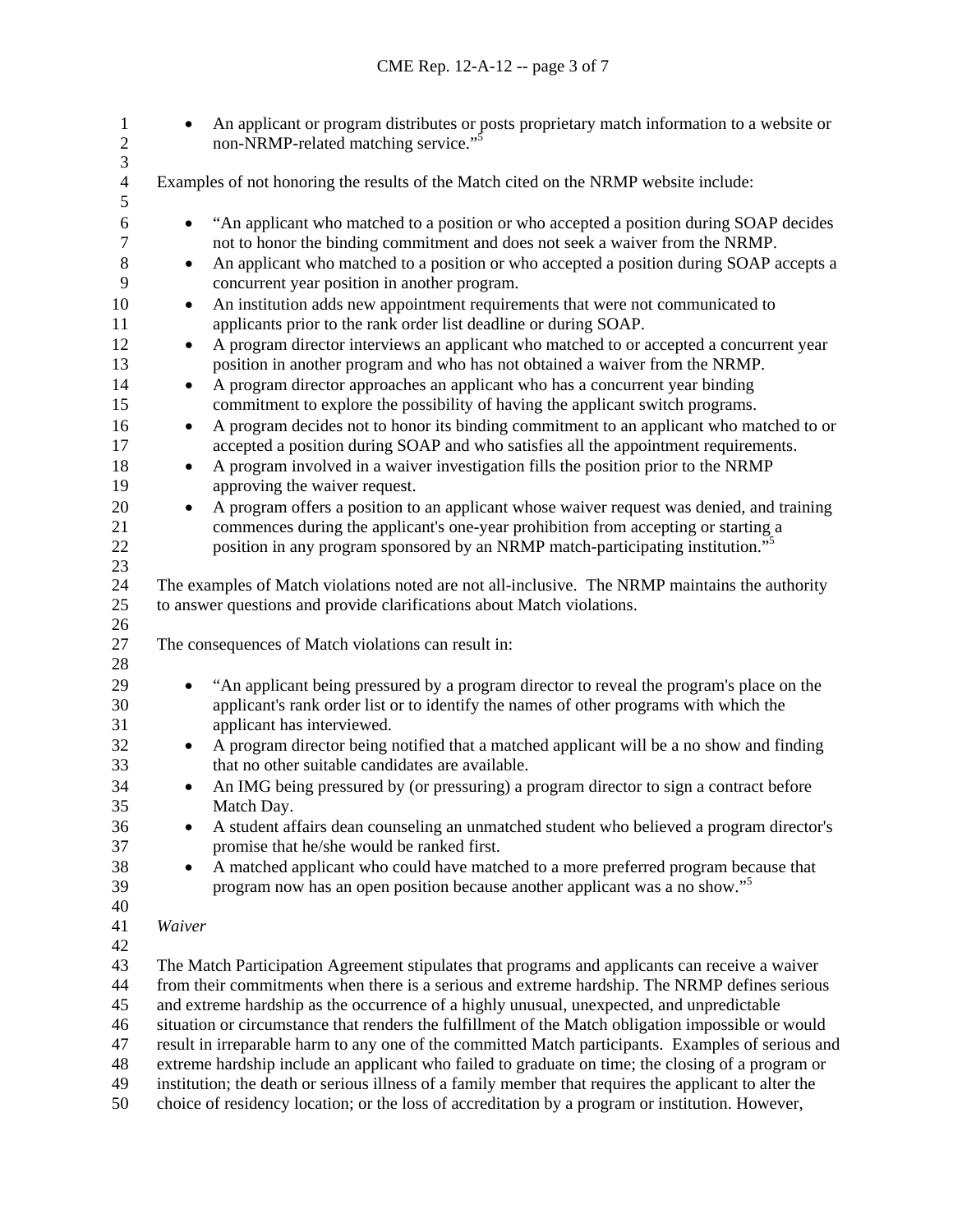programs and applicants are not authorized to release each other from their binding commitment. Once a party has matched or a position has been offered and accepted during SOAP, a waiver of the binding commitment may be obtained only by petitioning the NRMP.<sup>5</sup> 1 2 3 4 5 6 7 8 9 10 11 12 13 14 15 16 17 18 19 20 21 22 23 24 25 26 27 28 29 30 31 32 33 34 35 36 37 38 39 40 41 42 43 44 45 *Consequences of a confirmed violation*  Although the NRMP is only responsible for matching into residency training positions, Section 8.2 of the NRMP Match Agreement states that the NRMP can ban a violating applicant from accepting a training position at participating institutions. As a result, applicants could be prevented from pursuing research and non-residency positions at the participating institution. The NRMP investigates all suspected violations and, if confirmed, a final report of the violation is delivered to: • the applicant's medical school official, with a request that the report be placed in the applicant's permanent file; the Educational Commission for Foreign Medical Graduates if the applicant is a student/international medical graduate (IMG); • the NRMP institutional official and the director of the program to which the applicant matched; • the NRMP institutional official and director of the program to which the applicant has applied or switched (if known); • the party who originally reported the violation; the NRMP Executive Committee; • the American Board of Medical Specialties; the applicant's residency program director if the violation occurred in a fellowship match; the Federation of State Medical Boards if the applicant is to be permanently identified as a match violator or has been permanently barred from future NRMP matches; and • any parties whom the NRMP has determined are relevant to its investigation.<sup>4</sup> In addition, NRMP policy states that "the applicant may be barred from subsequent NRMP matches and/or identified as a match violator to participating programs for a period of one-to-three years or permanently, as determined by the NRMP. Violations committed prior to Match Day may result in the applicant being withdrawn from the Match."<sup>4</sup> NRMP policy also states that "the applicant also may be barred from accepting or starting a position in any program sponsored by an institution that participates in the Matching Program if the position has a start date within one year from the date of the final report. If any of the programs sponsored by the institution offers a position to that applicant to commence training during the oneyear period or if the applicant accepts or starts such a position, the NRMP will initiate an investigation to determine whether the applicant, the program, and/or the institution has violated the terms of the Participation Agreement."4 The NRMP also decides if the decision conveyed in the final report should be displayed in the Registration, Ranking, and Results (R3) System Applicant Match History for one-to-three years or

46 permanently.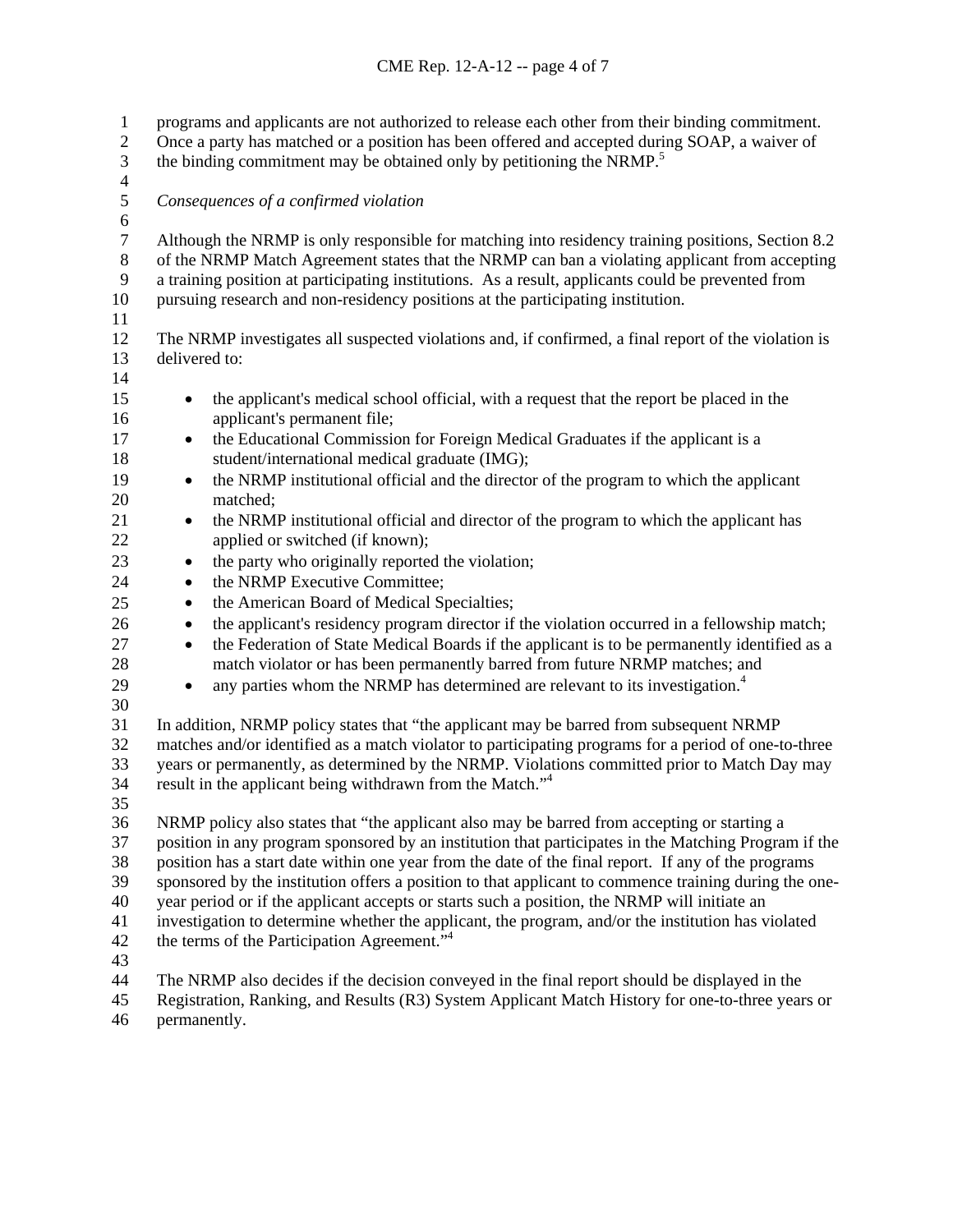| $\mathbf{1}$        |                                                                                                | AMA HOD POLICY                                                                                                                                                                                 |  |
|---------------------|------------------------------------------------------------------------------------------------|------------------------------------------------------------------------------------------------------------------------------------------------------------------------------------------------|--|
| $\overline{c}$<br>3 |                                                                                                | AMA Policy D-310.974 (4), Policy Suggestions to Improve the National Resident Matching                                                                                                         |  |
| $\overline{4}$      |                                                                                                | Program, directs the AMA to ask the NRMP to publish data regarding waivers and violations with                                                                                                 |  |
| $\mathfrak s$       |                                                                                                | subsequent consequences for both programs and applicants while maintaining the integrity of the                                                                                                |  |
| $\sqrt{6}$          |                                                                                                | Match and protecting the identities of both programs and participants.                                                                                                                         |  |
| $\boldsymbol{7}$    |                                                                                                |                                                                                                                                                                                                |  |
| $8\,$               |                                                                                                | <b>DISCUSSION</b>                                                                                                                                                                              |  |
| 9                   |                                                                                                |                                                                                                                                                                                                |  |
| 10                  |                                                                                                | The AMA has passed resolutions as early as the 1920s that led to the development of the NRMP in                                                                                                |  |
| 11                  |                                                                                                | 1952. <sup>6</sup> The AMA Council on Medical Education continues to support the NRMP as an efficient                                                                                          |  |
| 12                  | and effective placement system for filling positions in GME. A growing number of residents and |                                                                                                                                                                                                |  |
| 13                  | fellows successfully match each year. However, the current Match process provides the NRMP the |                                                                                                                                                                                                |  |
| 14                  |                                                                                                | authority to implement wide-ranging repercussions for violations of its Match agreement, including                                                                                             |  |
| 15                  |                                                                                                | up to a permanent ban from the Match, as determined by the NRMP Review Panel. These                                                                                                            |  |
| 16                  |                                                                                                | sanctions have extremely serious consequences for both applicants seeking residencies and                                                                                                      |  |
| 17                  |                                                                                                | institutions seeking residents. A better understanding of the gradation of offenses and penalties                                                                                              |  |
| 18                  |                                                                                                | imposed is needed to ensure the integrity of the Match process. For IMGs, transparency and                                                                                                     |  |
| 19                  |                                                                                                | clarification is most important to make cultural interpretation more apparent.                                                                                                                 |  |
| 20                  |                                                                                                |                                                                                                                                                                                                |  |
| 21                  |                                                                                                | SUMMARY AND RECOMMENDATIONS                                                                                                                                                                    |  |
| 22                  |                                                                                                |                                                                                                                                                                                                |  |
| 23                  |                                                                                                | The Council on Medical Education recommends that the following recommendations be adopted in                                                                                                   |  |
| 24                  |                                                                                                | lieu of Resolve 2 of Resolution 918-I-11 and that the remainder of the report be filed.                                                                                                        |  |
| 25                  |                                                                                                |                                                                                                                                                                                                |  |
| 26                  | 1.                                                                                             | That our American Medical Association (AMA) reaffirm Policy D-310.974 (4), Policy                                                                                                              |  |
| 27                  |                                                                                                | Suggestions to Improve the National Resident Matching Program (NRMP). (Reaffirm HOD                                                                                                            |  |
| 28                  |                                                                                                | Policy)                                                                                                                                                                                        |  |
| 29                  |                                                                                                |                                                                                                                                                                                                |  |
| 30                  | 2.                                                                                             | That our AMA advocate that the words "residency training" in section 8.2.10 of the NRMP                                                                                                        |  |
| 31<br>32            |                                                                                                | Match agreement be added to the second sentence so that it reads, "The applicant also may be                                                                                                   |  |
| 33                  |                                                                                                | barred from accepting or starting a position in any residency training program sponsored by a<br>match-participating institution that would commence training within one year from the date of |  |
| 34                  |                                                                                                | issuance of the Final Report" and specifically state that NRMP cannot prevent an applicant                                                                                                     |  |
| 35                  |                                                                                                | from maintaining his or her education through rotating, researching, teaching, or otherwise                                                                                                    |  |
| 36                  |                                                                                                | working in positions other than resident training at NRMP affiliated programs. (Directive to                                                                                                   |  |
| 37                  |                                                                                                | Take Action)                                                                                                                                                                                   |  |
| 38                  |                                                                                                |                                                                                                                                                                                                |  |
| 39                  | 3.                                                                                             | That our AMA work with the Educational Commission for Foreign Medical Graduates,                                                                                                               |  |
| 40                  |                                                                                                | Accreditation Council for Graduate Medical Education, Association of American Medical                                                                                                          |  |
| 41                  |                                                                                                | Colleges, and other graduate medical education stakeholders to encourage the NRMP to make                                                                                                      |  |
| 42                  |                                                                                                | the conditions of the Match agreement more transparent while assuring the confidentiality of                                                                                                   |  |
| 43                  |                                                                                                | the match and to use a thorough process in declaring that a violation has occurred. (Directive                                                                                                 |  |
| 44                  |                                                                                                | to Take Action)                                                                                                                                                                                |  |
| 45                  |                                                                                                |                                                                                                                                                                                                |  |
| 46                  |                                                                                                | 4. That our AMA encourage the NRMP to strive to meet the needs of its constituents, namely, the                                                                                                |  |
| 47                  |                                                                                                | applicants and program directors. (Directive to Take Action)                                                                                                                                   |  |

Fiscal Note: Less than \$500.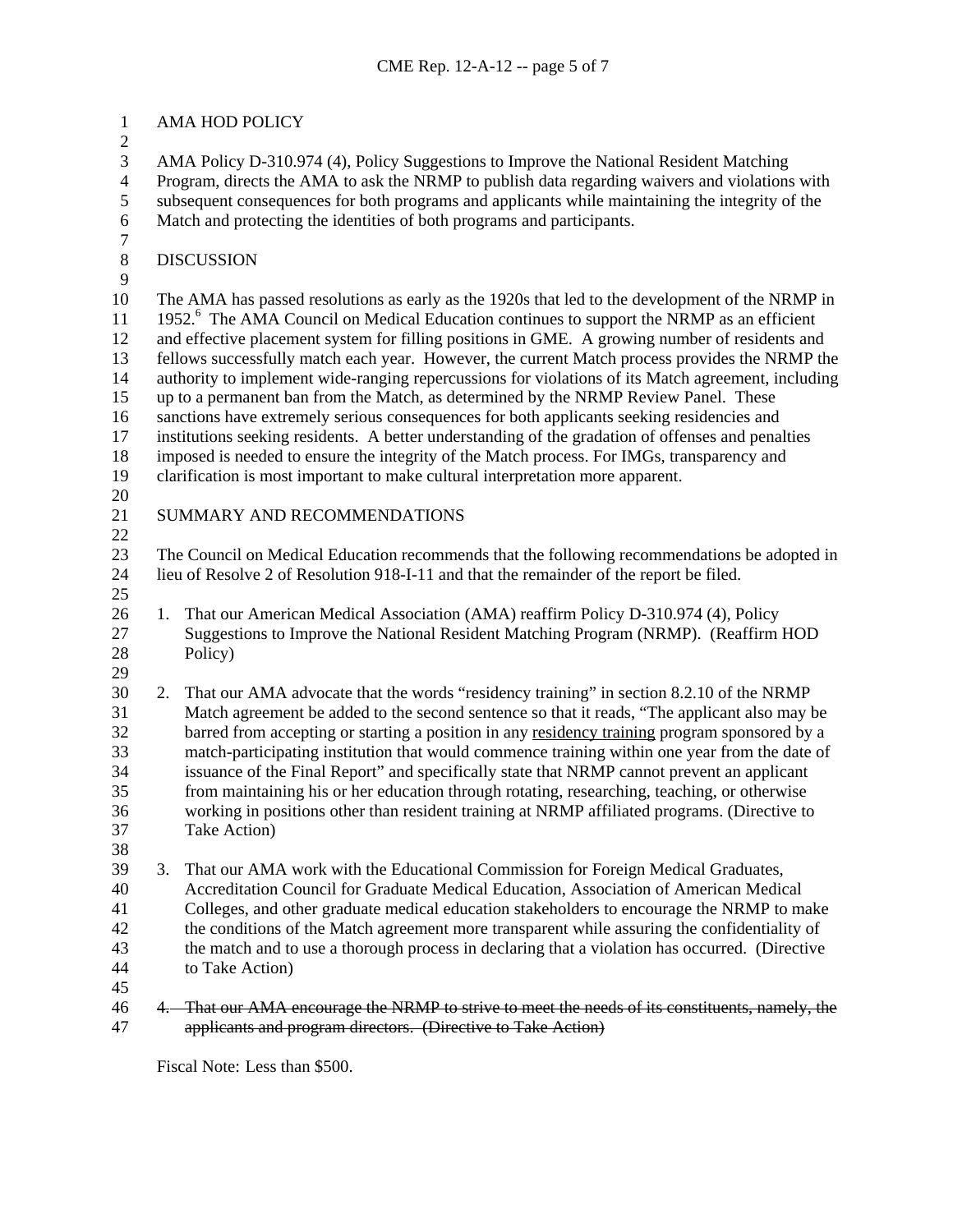## **References**

- 1. Results and Data: 2011 Main Residency Match. National Resident Matching Program. Available at: *www.nrmp.org/data/resultsanddata2011.pdf* (accessed 2-16-12).
- 2. National Resident Matching Program. Available at: *www.nrmp.org/* (accessed 3-22-12).
- 3. Match Participation Agreements. National Resident Matching Program. Available at: *www.nrmp.org/res\_match/policies/index.html* (accessed 2-16-12).
- 4. Policies and Procedures for Reporting, Investigation, and Disposition of Violations of NRMP Agreements. National Resident Matching Program. Available at: www.nrmp.org/res\_match/policies/violations.html (accessed 2-16-12).
- 5. The Integrity of the NRMP Match. National Resident Matching Program. Available at: *[http://www.nrmp.org/res\\_match/about\\_res/ensuring.html](http://www.nrmp.org/res_match/about_res/ensuring.html)* (accessed 2-16-12)
- 6. Roth AE. The Origins, History, and Design of the Resident Match. *JAMA*. February 19, 2003;289(7):909-912.